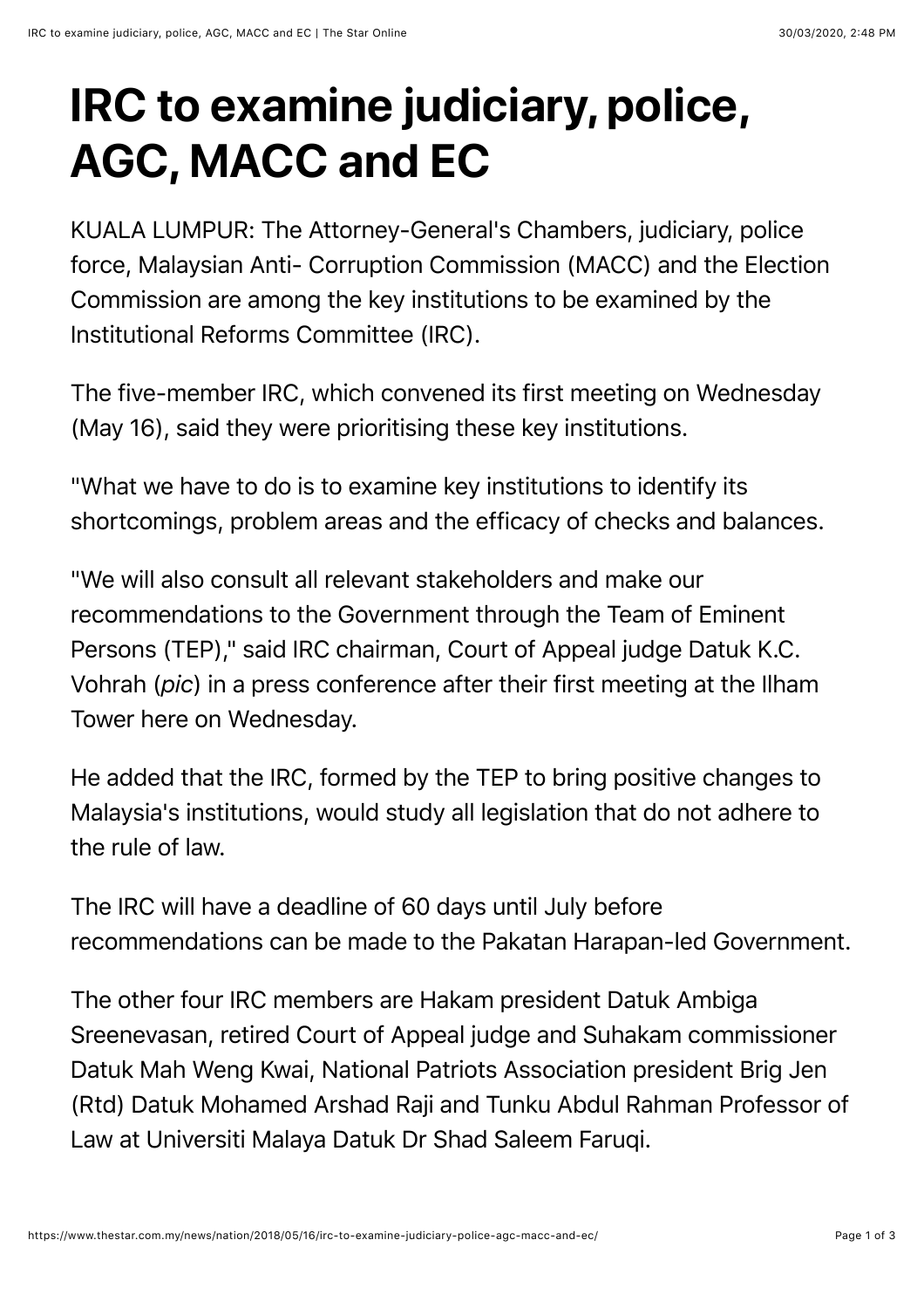Vohrah said the IRC's terms of reference included strengthening the rule of law in the country by improving institutions and ensuring checks and balances were in place in our democratic system.

"Our country has had an erosion of independence in terms of the rule of law, while the separation of powers has also been overlooked.

"Other legislations have also removed or affected fundamental liberties provided for in the Federal Constitution," he said.

Some reforms may require a change to the Federal Constitution, meaning that such decisions may require a nod from two-thirds majority of the Dewan Rakyat.

Other reforms may not require any law amendments at all.

On the issue of setting up an Independent Police Complaints and Misconduct Commission (IPCMC), Vohrah said the IRC will look into the "reluctance" to form such a body.

Dr Shad said certain laws will also be reviewed by the IRC, including the Printing Publications and Presses Act and some provisions of the Official Secrets Act, which "prevent the truth from emerging."

On the Anti-Fake News Act, Ambiga said the IRC was looking at laws which have impaired the country's fundamental liberties.

On whether there should be a law minister, she said they were looking into the possibility of setting up a law commission.

To this, Vohrah added that even if there was a law minister, such a person will not control the Attorney-General's Chambers but is merely a person in charge of initiatives related to legal institutions.

Asked to give an overview of the current state of Malaysia's institutions,